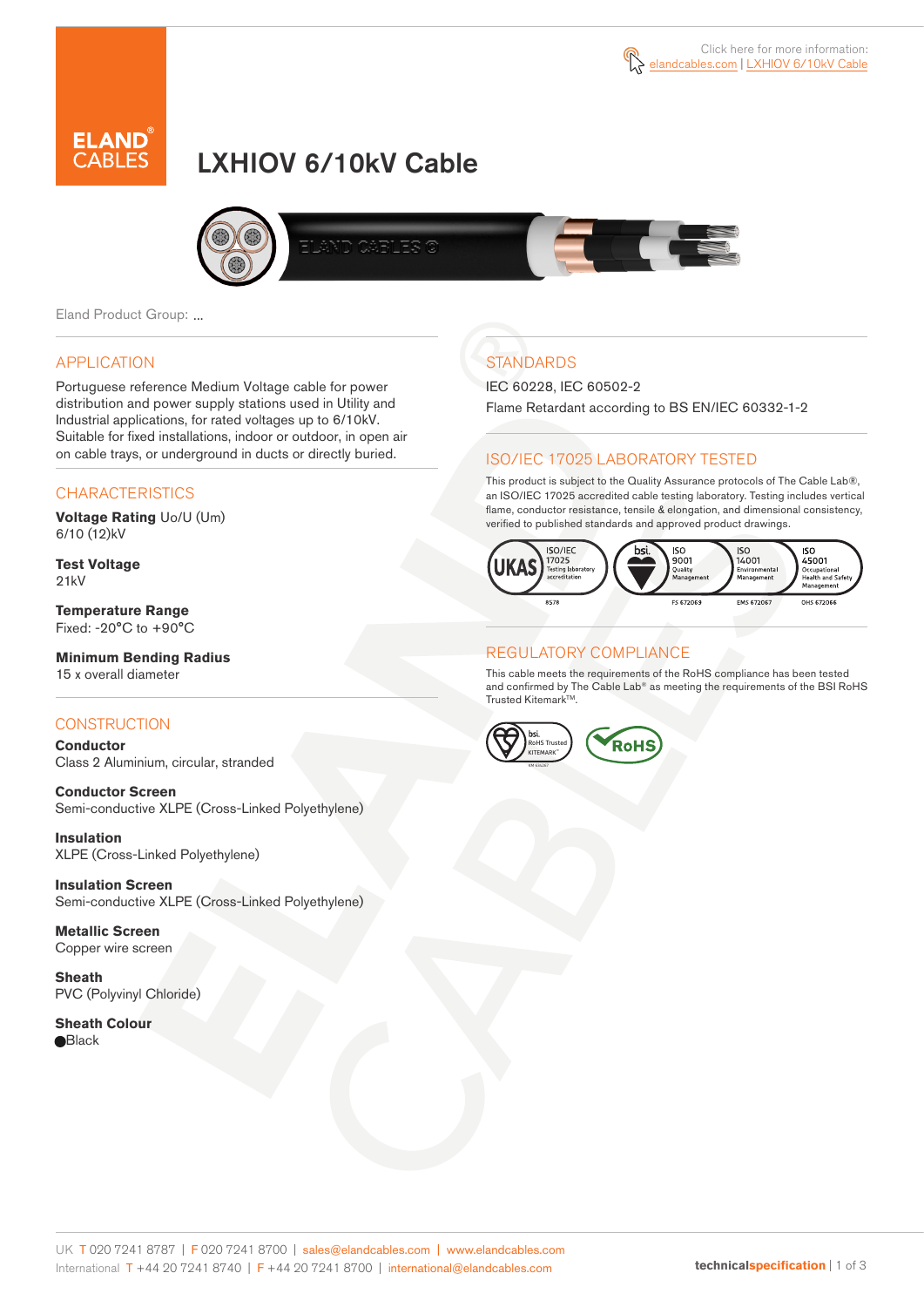

### DIMENSIONS

| ELAND PART NO. | NO. OF<br>CORES | <b>CONDUCTOR NOMINAL</b><br>CROSS SECTIONAL AREA<br>mm <sup>2</sup> | NOMINAL DIAMETER<br><b>OVER INSULATION</b><br>mm | <b>NOMINAL</b><br><b>OVERALL DIAMETER</b><br>mm | <b>NOMINAL</b><br><b>WEIGHT</b><br>kg/km |  |
|----------------|-----------------|---------------------------------------------------------------------|--------------------------------------------------|-------------------------------------------------|------------------------------------------|--|
| MP0510K01025   | $\mathbf{1}$    | 25                                                                  | 14,5                                             | 22,0                                            | 505                                      |  |
| MP0510K01035   | $\mathbf{1}$    | 35                                                                  | 15,5                                             | 23,0                                            | 560                                      |  |
| MP0510K01050   | $\mathbf{1}$    | 50                                                                  | 17,0                                             | 24,5                                            | 615                                      |  |
| MP0510K01070   | $\mathbf{1}$    | 70                                                                  | 18,5                                             | 26,0                                            | 705                                      |  |
| MP0510K01095   | $\mathbf{1}$    | 95                                                                  | 20,0                                             | 28,0                                            | 830                                      |  |
| MP0510K01120   | $\mathbf{1}$    | 120                                                                 | 22,0                                             | 29,5                                            | 950                                      |  |
| MP0510K01150   | $\mathbf{1}$    | 150                                                                 | 23,0                                             | 31,0                                            | 1055                                     |  |
| MP0510K01185   | $\mathbf{1}$    | 185                                                                 | 24,5                                             | 32,5                                            | 1205                                     |  |
| MP0510K01240   | $\mathbf{1}$    | 240                                                                 | 27,0                                             | 35,0                                            | 1425                                     |  |
| MP0510K01300   | $\mathbf{1}$    | 300                                                                 | 30,0                                             | 38,0                                            | 1695                                     |  |
| MP0510K01400   | $\overline{1}$  | 400                                                                 | 32,5                                             | 41,0                                            | 2055                                     |  |
| MP0510K01500   | $\mathbf{1}$    | 500                                                                 | 35,5                                             | 44,5                                            | 2450                                     |  |
| MP0510K01600   | $\mathbf{1}$    | 630                                                                 | 40,5                                             | 49,0                                            | 3040                                     |  |
| MP0510K03025   | 3               | 25                                                                  | 14,5                                             | 43,5                                            | 1935                                     |  |
| MP0510K03035   | 3               | 35                                                                  | 15,5                                             | 46,0                                            | 2140                                     |  |
| MP0510K03050   | 3               | 50                                                                  | 17,0                                             | 49,0                                            | 2395                                     |  |
| MP0510K03070   | 3               | 70                                                                  | 18,5                                             | 52,5                                            | 2785                                     |  |
| MP0510K03095   | 3               | 95                                                                  | 20,0                                             | 56,5                                            | 3270                                     |  |
| MP0510K03120   | 3               | 120                                                                 | 22,0                                             | 60,5                                            | 3725                                     |  |
| MP0510K03150   | 3               | 150                                                                 | 23,0                                             | 63,5                                            | 4170                                     |  |
| MP0510K03185   | 3               | 185                                                                 | 24,5                                             | 67,0                                            | 4725                                     |  |
| MP0510K03240   | 3               | 240                                                                 | 27,0                                             | 72,0                                            | 5750                                     |  |
| MP0510K03300   | 3               | 300                                                                 | 30,0                                             | 79,0                                            | 6860                                     |  |
| MP0510K03400   | 3               | 400                                                                 | 32,5                                             | 85,5                                            | 8390                                     |  |

### ELECTRICAL CHARACTERISTICS

| NO. OF<br>CORES | <b>CONDUCTOR</b><br><b>NOMINAL CROSS</b><br><b>SECTIONAL AREA</b> | <b>CONDUCTOR MAXIMUM</b><br><b>SHORT CIRCUIT</b><br><b>CURRENT T=1S</b> | CONDUCTOR DC<br>RESISTANCE AT 20°C<br>ohm/km | <b>INDUCTANCE</b><br>mH/km | <b>CAPACITANCE</b><br>µF/km | <b>CURRENT CARRYING CAPACITY</b><br>Amps |               |
|-----------------|-------------------------------------------------------------------|-------------------------------------------------------------------------|----------------------------------------------|----------------------------|-----------------------------|------------------------------------------|---------------|
|                 | mm <sup>2</sup>                                                   | kA                                                                      |                                              |                            |                             | In Air                                   | <b>Buried</b> |
|                 | 25                                                                | 2,4                                                                     | 1,2000                                       | 0,43                       | 0,22                        | 124                                      | 124           |
|                 | 35                                                                | 3,3                                                                     | 0,8680                                       | 0,41                       | 0,24                        | 150                                      | 148           |
|                 | 50                                                                | 4,7                                                                     | 0,6410                                       | 0,39                       | 0,26                        | 179                                      | 175           |
|                 | 70                                                                | 6,6                                                                     | 0,4430                                       | 0,37                       | 0,30                        | 225                                      | 215           |
|                 | 95                                                                | 9,0                                                                     | 0,3200                                       | 0,35                       | 0,33                        | 274                                      | 258           |
|                 | 120                                                               | 11,3                                                                    | 0,2530                                       | 0,33                       | 0,37                        | 319                                      | 295           |
| $\mathbf{1}$    | 150                                                               | 14,2                                                                    | 0,2060                                       | 0,32                       | 0,39                        | 361                                      | 330           |
|                 | 185                                                               | 17,5                                                                    | 0,1640                                       | 0,31                       | 0,43                        | 415                                      | 374           |
|                 | 240                                                               | 22,7                                                                    | 0,1250                                       | 0,30                       | 0,47                        | 493                                      | 435           |
|                 | 300                                                               | 28,3                                                                    | 0,1000                                       | 0,29                       | 0,53                        | 573                                      | 495           |
|                 | 400                                                               | 37,8                                                                    | 0,0778                                       | 0,28                       | 0,59                        | 671                                      | 567           |
|                 | 500                                                               | 47,2                                                                    | 0,0605                                       | 0,28                       | 0,65                        | 783                                      | 649           |
|                 | 630                                                               | 59,5                                                                    | 0,0469                                       | 0,27                       | 0,75                        | 926                                      | 745           |
| 3               | 25                                                                | 2,4                                                                     | 1,2000                                       | 0,40                       | 0,22                        | 142                                      | 115           |
| 3               | 35                                                                | 3,3                                                                     | 0,8680                                       | 0,39                       | 0,24                        | 170                                      | 136           |
| 3               | 50                                                                | 4,7                                                                     | 0,6410                                       | 0,37                       | 0,26                        | 204                                      | 162           |
| 3               | 70                                                                | 6,6                                                                     | 0,4430                                       | 0,34                       | 0,30                        | 253                                      | 198           |